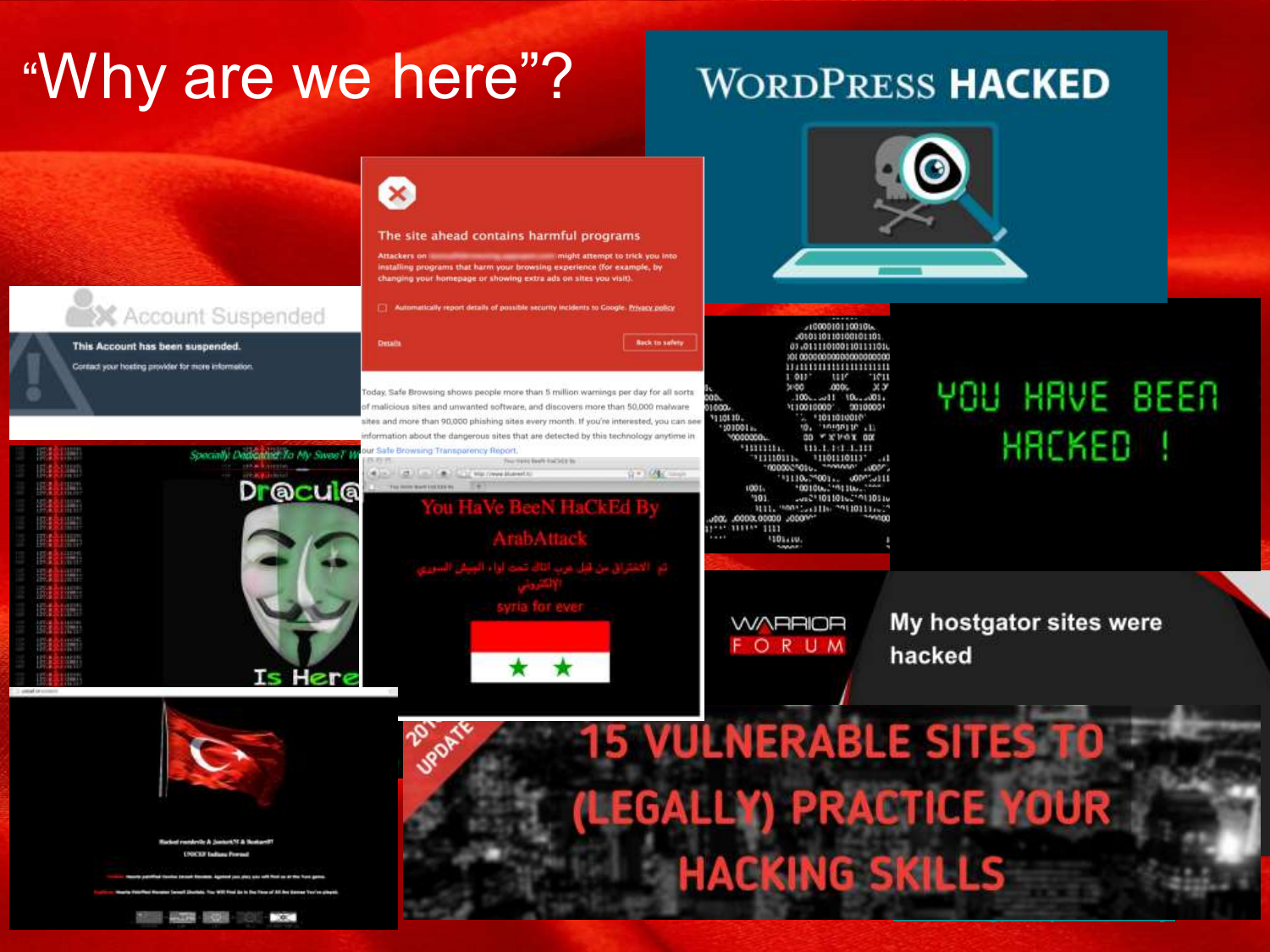# Egroup Services

Christos Pashiardis CEO – Egroup – "White hat hacker" Information Security Experts since 1997 Pen Tests & Ethical Hacking Info. Sec. Policies Website Security Services

# **Site Guarding Int.**

Dmitry Baranov CEO – "White hat hacker" Website Security Experts R & D Lab for Websecurity "Cleaning & Monitoring Services"



SiteGuarding.com Professional Web Security Services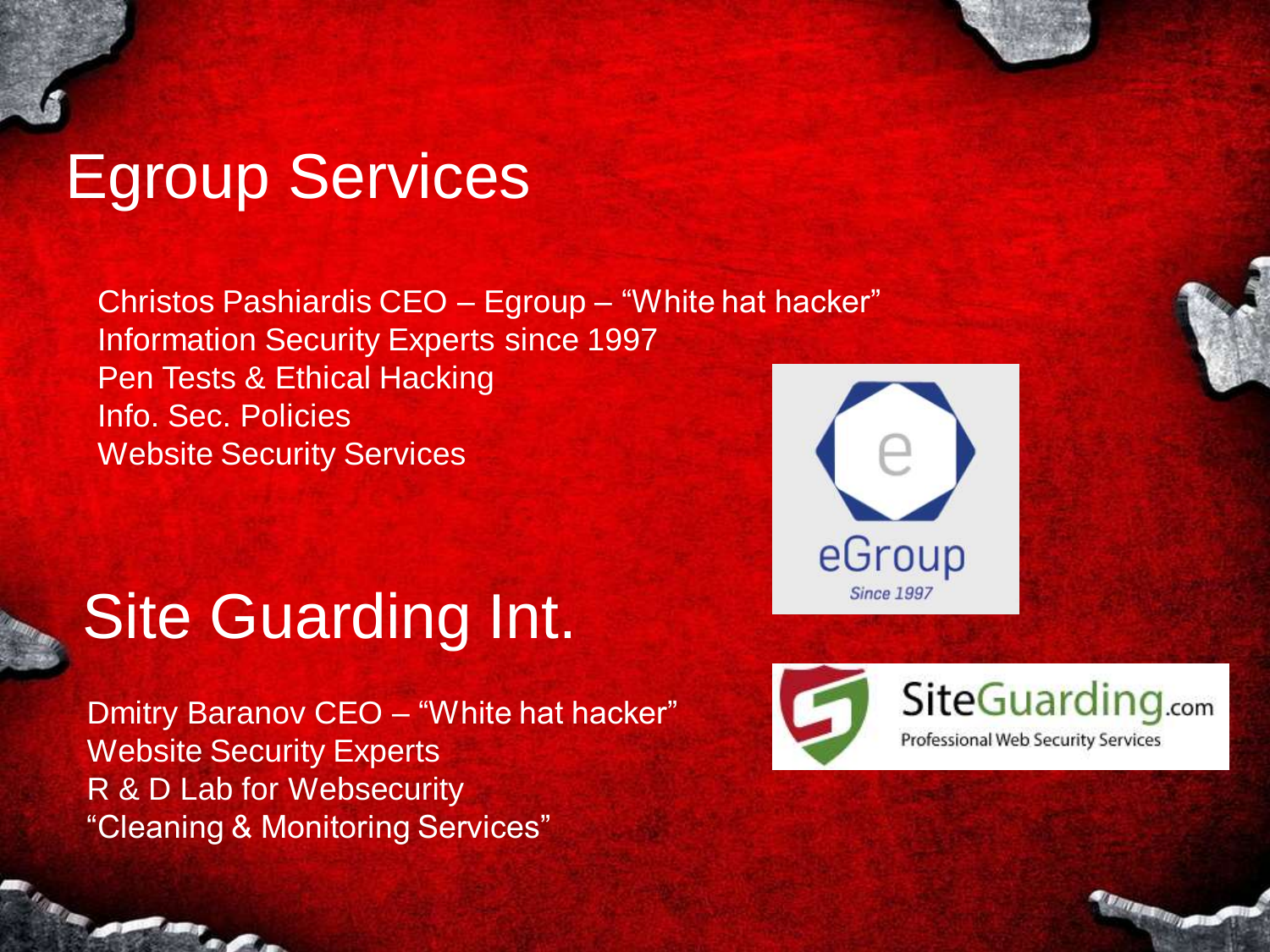# What are the "Damages"

- Reputation loss
- Business interruption (Emails etc...)
- Penalized by Google etc.
- Penalized by Hosting provider (all sites down) – (Host Gator, Blue Hosting etc.)
- Liable to Lawsuits
- Time wasted…

# of a website's compromise"?

- **Reputation Recovery**
- **Business Recovery**
- Google recovery procedure
- EU directive
- **C**yber **L**iability **I**nsurance **C**over (CLIC) ?

### "EU Member states have until May 2018 to translate it into national laws"

C. Pashiardis – [www.egroup.com.cy](http://www.egroup.com.cy/)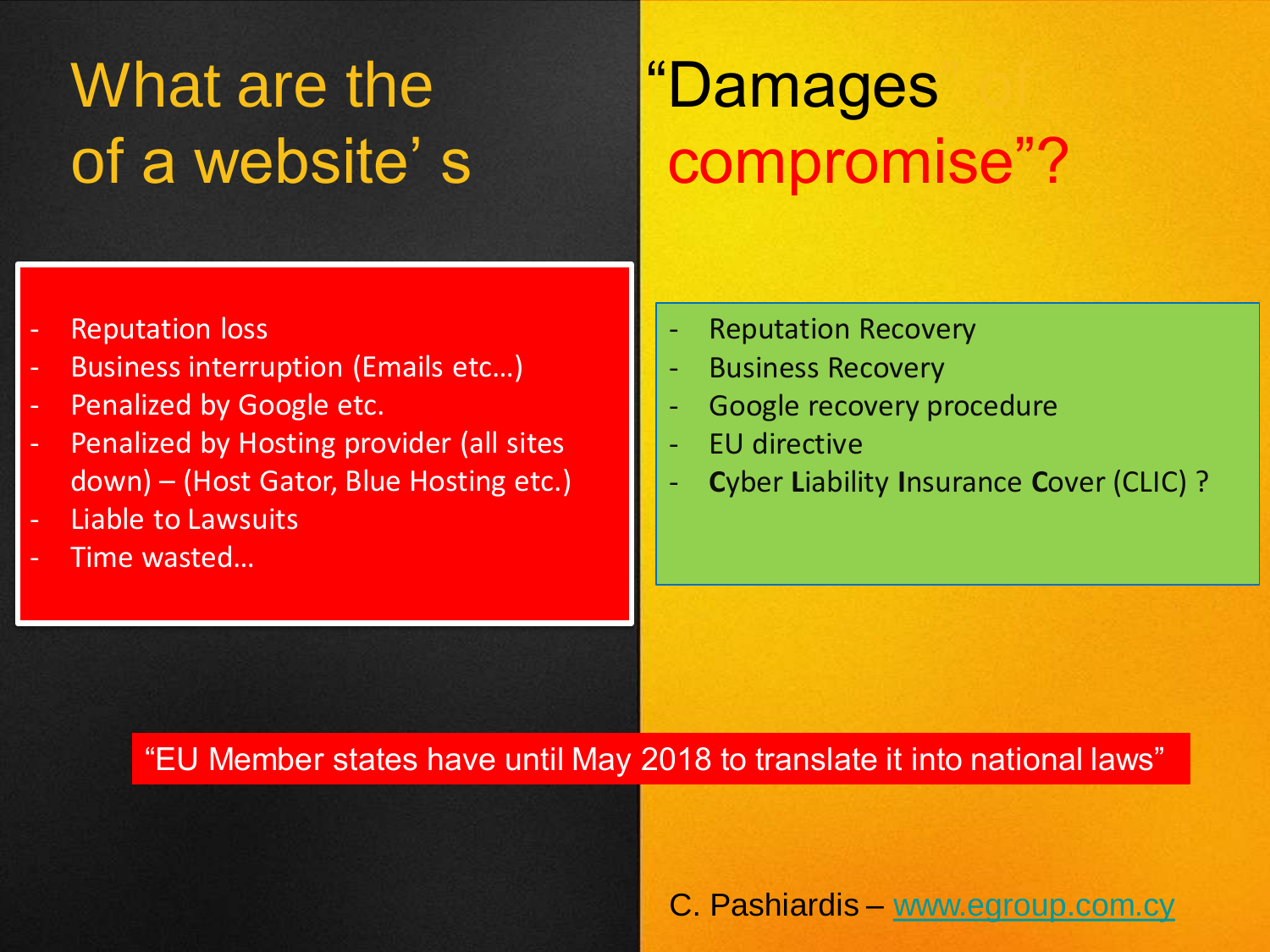# How do they do it???

| 2. NuKe was 2.3 by [ATS]<br>$\mathbf{x}_i$   |                                              |                |                                                                                                                     |                                                          |                     |                                         |
|----------------------------------------------|----------------------------------------------|----------------|---------------------------------------------------------------------------------------------------------------------|----------------------------------------------------------|---------------------|-----------------------------------------|
|                                              | Enter IP and Msg: $\frac{w}{X}$              | ic den blia zi | ※ NetBus 1.70, by cf                                                                                                |                                                          |                     | - I⊡I ×                                 |
| 70. ISBN 1000                                |                                              |                | Server admin                                                                                                        | Host name/IP:                                            |                     | Port: 12345<br>$\overline{\phantom{0}}$ |
| : SUCKER IIII                                |                                              |                | <b>Open CD-ROM</b>                                                                                                  | $\Box$ in interval: 60                                   | <b>About</b>        | <b>Add IP</b><br><b>Connect!</b>        |
|                                              | <b>LOphtCrack Trial Version</b>              |                | ⊠                                                                                                                   | <b>Function delay:</b><br>10                             | Memo                | <b>Del IP</b><br>Scan!                  |
| About Nuke and                               |                                              |                | This program is shareware. See readme.txt<br>for licensing information or visit<br>http://www.l0pht.com/l0phtcrack/ | <b>Port Redirect</b>                                     | <b>App Redirect</b> | Server setup                            |
| Nuke Sp <sup>r</sup> i ja actival            |                                              |                |                                                                                                                     | Play sound                                               | lO<br>10.           | <b>Control mouse</b>                    |
|                                              |                                              |                |                                                                                                                     | <b>Exit Windows</b>                                      | <b>Mouse pos</b>    | <b>Go to URL</b>                        |
|                                              | dt.                                          |                |                                                                                                                     | <b>Send text</b>                                         | Listen              | Key manager                             |
| Lev.<br>=After Nickel                        | ssword<br>cracker                            |                |                                                                                                                     | <b>Active wnds</b>                                       | Sound system        | <b>File manager</b>                     |
| Classic LID weeks<br>ιŒ,<br><b>RedButton</b> |                                              |                | 0                                                                                                                   |                                                          |                     |                                         |
| File Help                                    | Days until trial version will expire.<br>15. |                | @ 1998 LHI Technologies, LLC All Rights Reserved                                                                    | 2/11/1998 3:14 PM                                        |                     |                                         |
| ⊣∤ -∣<br>$(\overline{z})$                    |                                              | ОK             | Register                                                                                                            | ever<br>/8/1998 10:08 AM                                 |                     |                                         |
| $\mathbb{C}$                                 |                                              |                | LogonHours<br>Groups<br>Guest                                                                                       | All<br>Administrators (Local)                            |                     |                                         |
|                                              |                                              | Select Server  | <b>FullMane</b><br>Connent<br>HomeDrive                                                                             | Built-in account for guest access to the computer/domain |                     |                                         |
|                                              |                                              |                | HomeDir<br>Profile<br>LogonScript                                                                                   |                                                          |                     |                                         |
|                                              |                                              | Help           | Workstations<br>PsudCanBeChanged No<br>PsudLastSetTime                                                              | 8/10/1998 7:38 PH                                        |                     |                                         |
|                                              |                                              |                | PsudRequired<br>AcctDisabled<br>AcctLockedOut                                                                       | Yes<br>Yes:<br><b>Ho</b>                                 |                     |                                         |
|                                              |                                              |                | <b>AcctExpiresTime</b><br>LastLoopnTine                                                                             | He ver<br><b>Heuer</b>                                   |                     |                                         |
|                                              |                                              |                | Found 2 users                                                                                                       |                                                          |                     | 00001                                   |

*<u>BATTER ROLL BATTERNESS</u>* 

Copyright e-group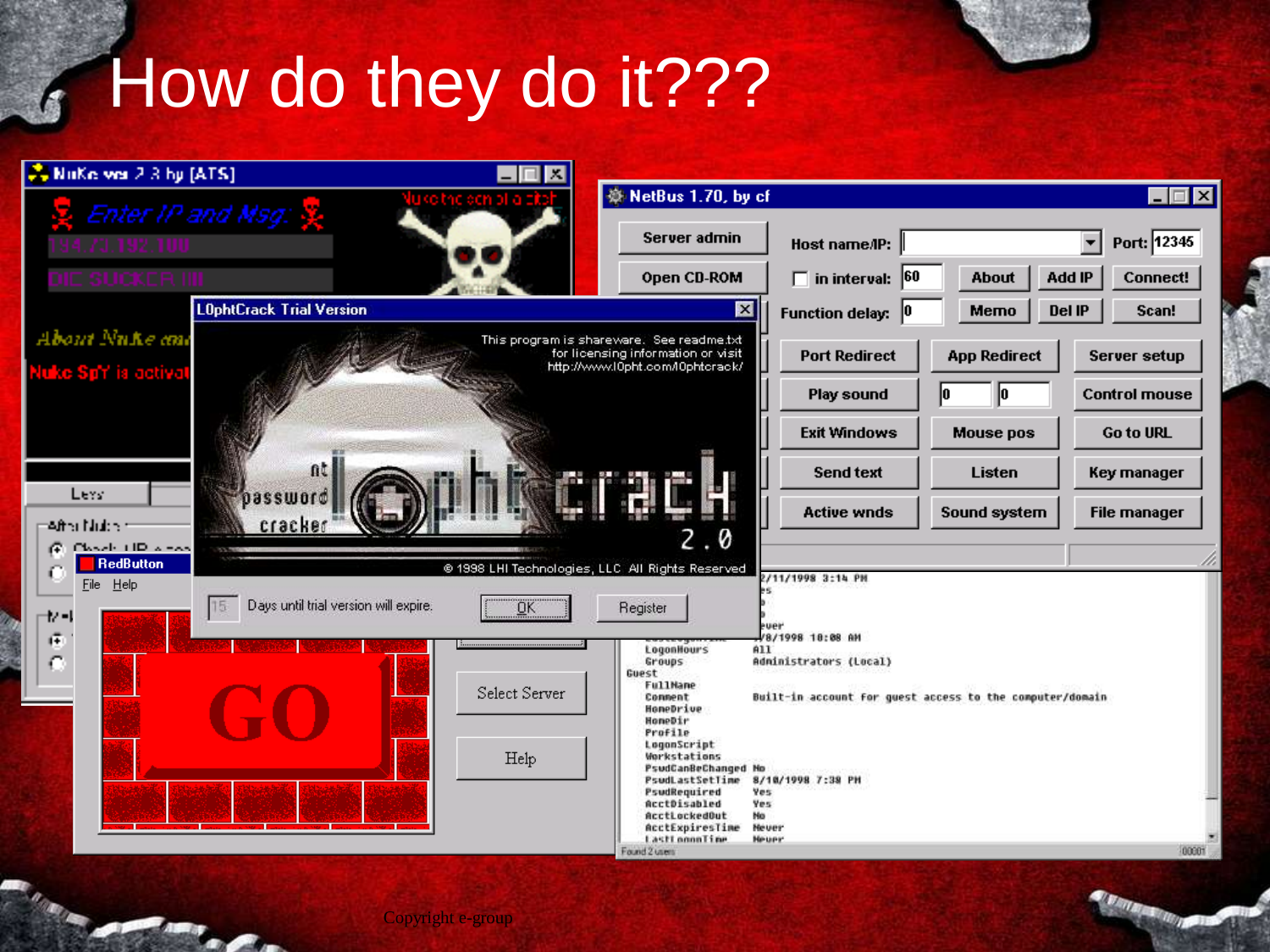# Type of attacks in Cyprus:

- **Spam attacks** spam scripts (contact us forms...) HTTPS ....
- **Hidden links**, fake SEO (hacker inserts in the text with hidden color links to other sites like casino, pharmacy , porn etc )
- **Phishing** (to collect the passwords) or cc from your visitors.
- **Bruteforce scripts** (to attack admin, email accounts).





#### The site ahead contains harmful programs

ht attender to trick you into installing programs that harm your browsing experience (for example, by changing your homepage or showing extra ads on sites you visit).

[7] Automatically report details of possible security incidents to Google. Privacy policy

Details

**Back to safety** 

Today, Safe Browsing shows people more than 5 million warnings per day for all sorts of malicious sites and unwanted software, and discovers more than 50,000 malware sites and more than 90,000 phishing sites every month. If you're interested, you can see information about the dangerous sites that are detected by this technology anytime in our Safe Browsing Transparency Report.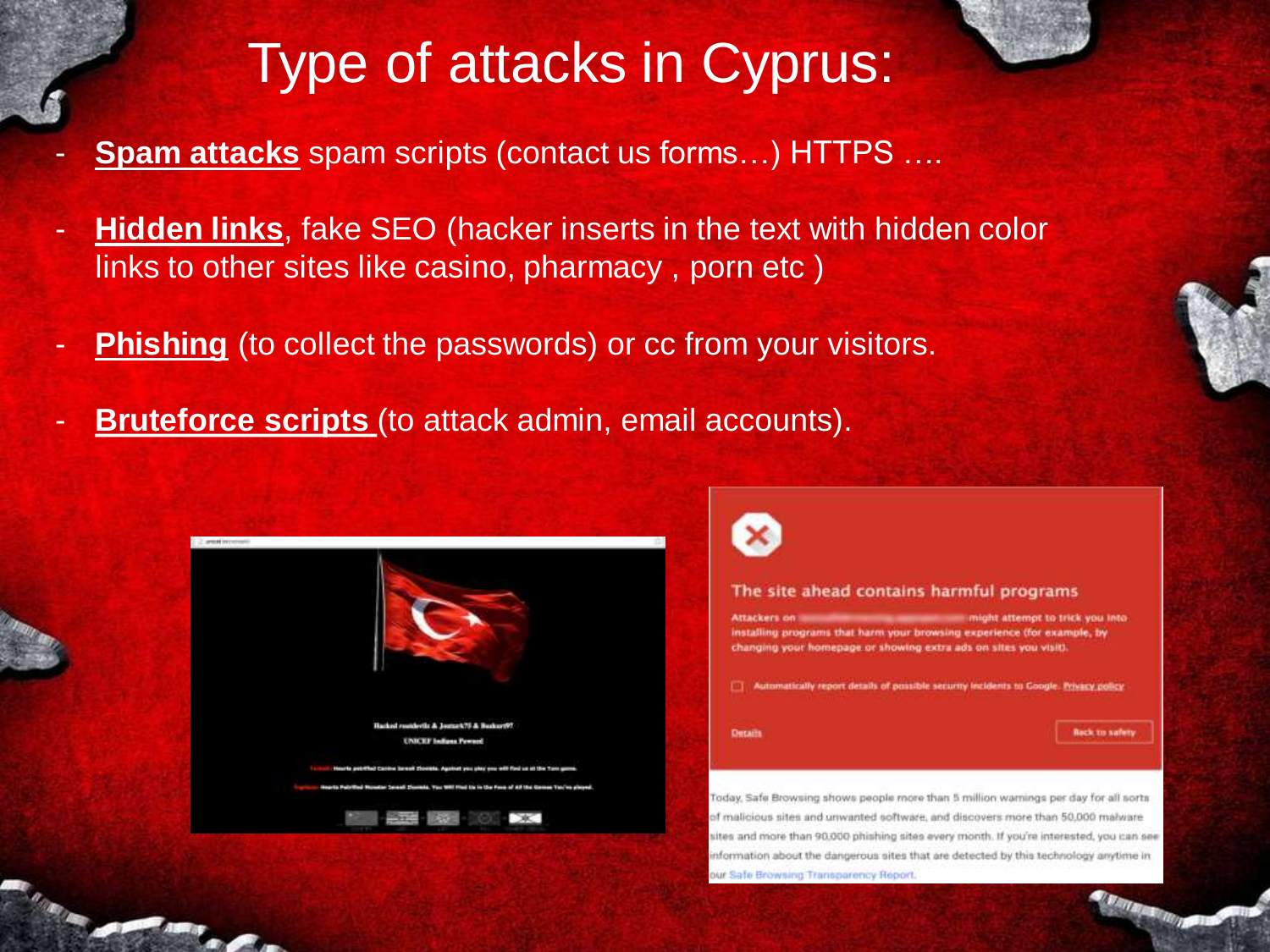## **Reduce the Risks of your Website's compromise**

- 1. Purchase a website firewall… as low as 235 euros/year. https://www.siteguarding.com/
- 2. Update patches on Servers
- 3. Use Current Versions of CMS Software
- 4. Use reliable hosting companies. Ask your developer. It matters, for Google, for Security, for Speed, etc.
- 5. Always Update Scripts and Remove Installation Files
- 6. Never Underestimate Your Site's Importance to Hackers
- 7. CYTA is probably your best choice...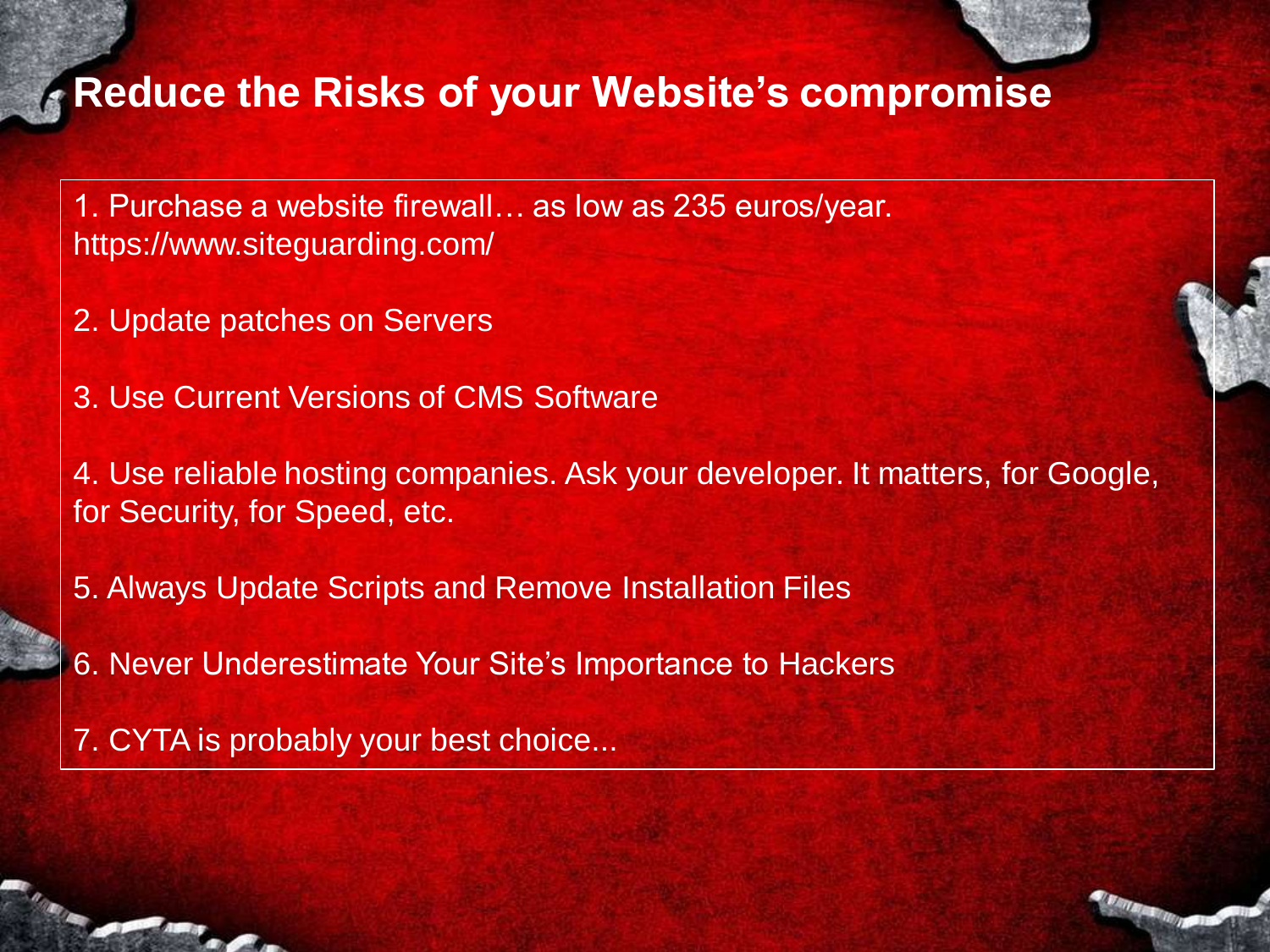## **What to do in case of emergency?**

- 1. Website penetrated?
	- 1. Have the mobiles & emergency phones of your ISP to close down your site ASAP.
	- 2. Contact your website firewall suppliers.
	- 3. Contact your website developers.
- 2. Have a clean back up of your website.
- 3. Change all admin passwords
- 4. Check for strange super admin members in your site.
- 5. Κάνε και ένα αγιασμό του γραφείου...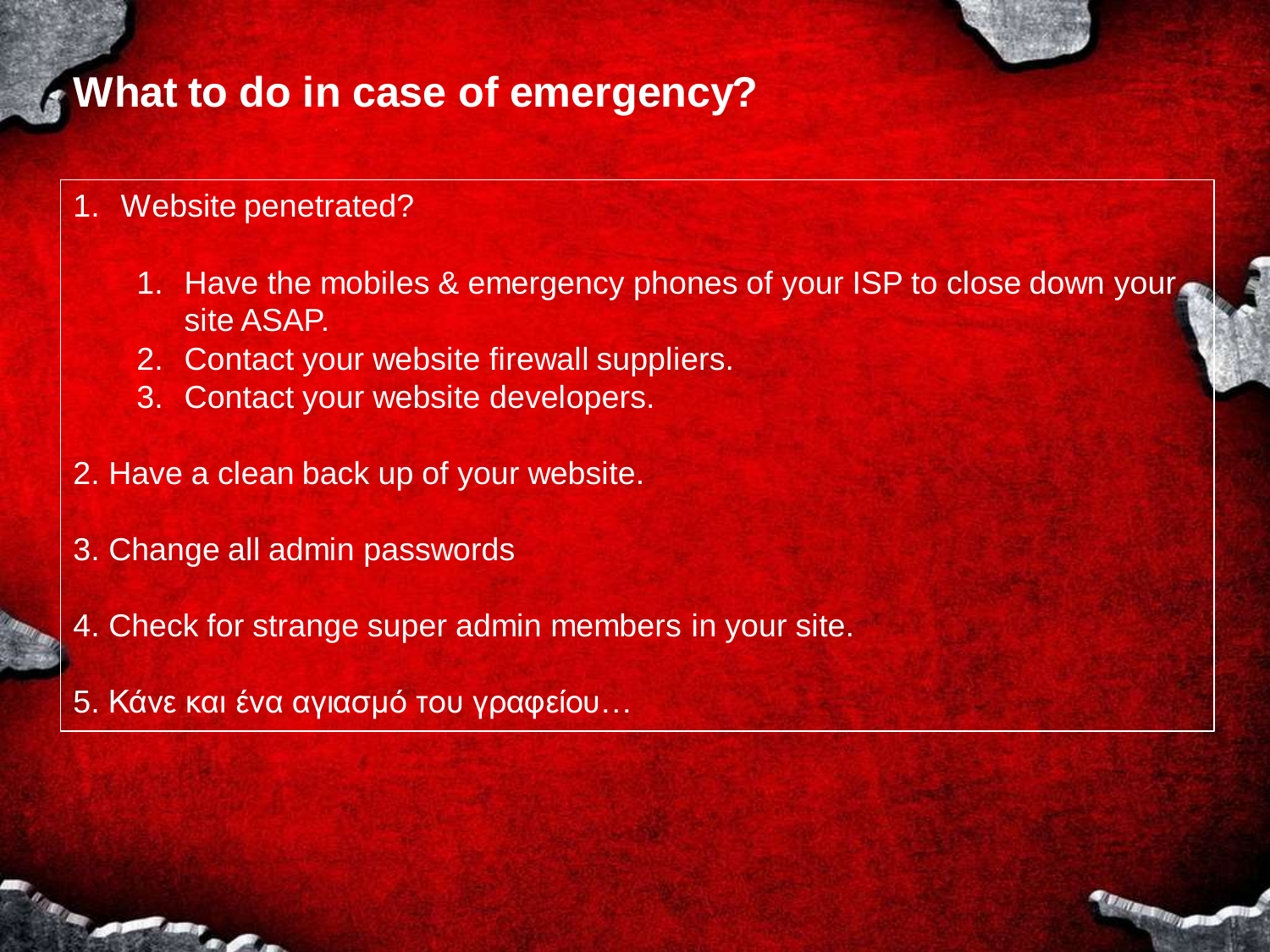

## Finally who is responsible for my website's security?

**ISP** – Internet Hosting Provider(Non os update or patch upgrade)? No IDS in place? No root kit scans?

**Website Design / Developer company**? (Did not update the CMS, or its components, or your version of CMS is incompatible? etc… or bad copy or copy of template or component? Or bad employee etc?

**Customer?** (Sharing his admin/login password etc.)

Test your website's security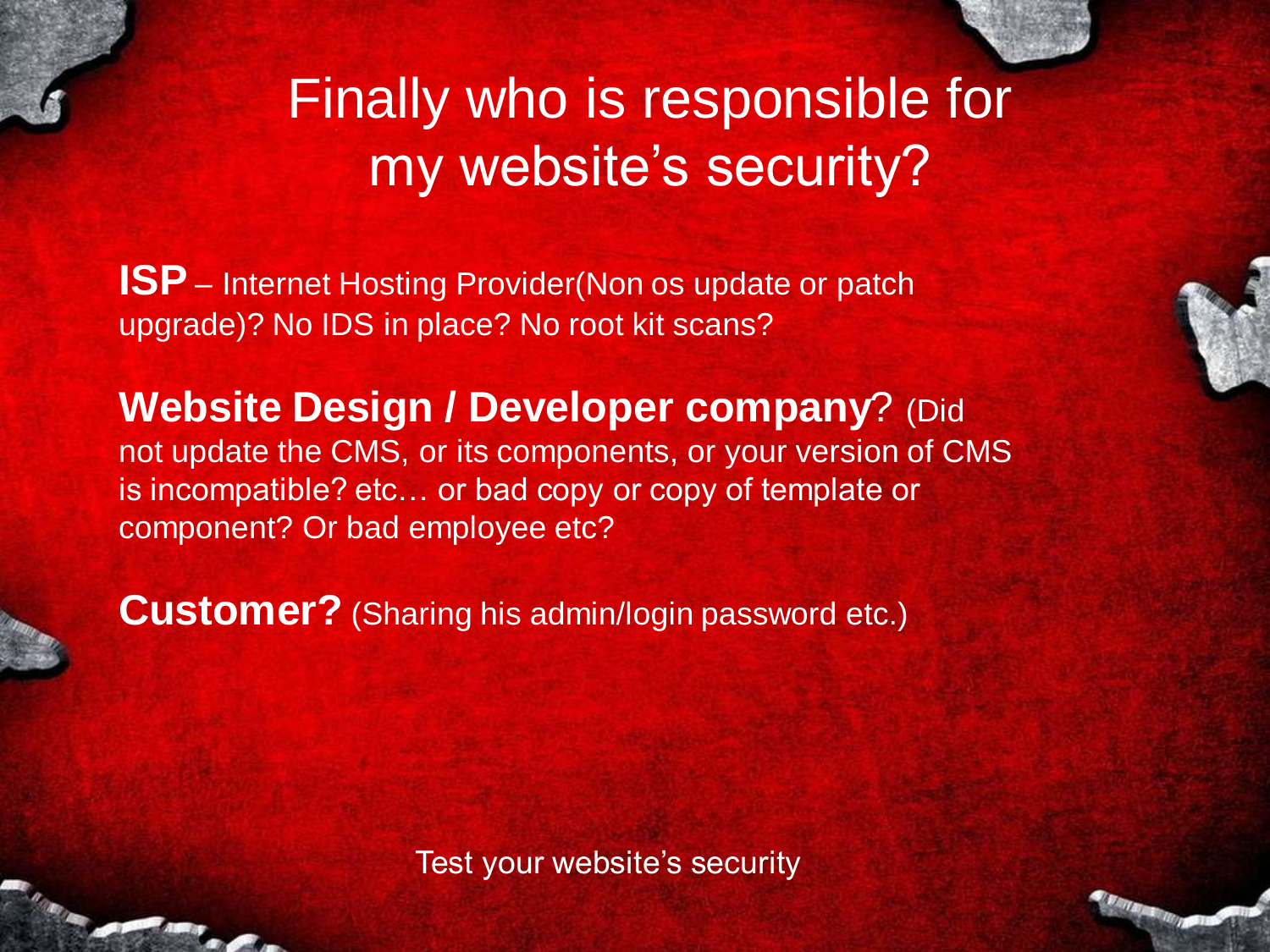## And now SiteGuarding in action...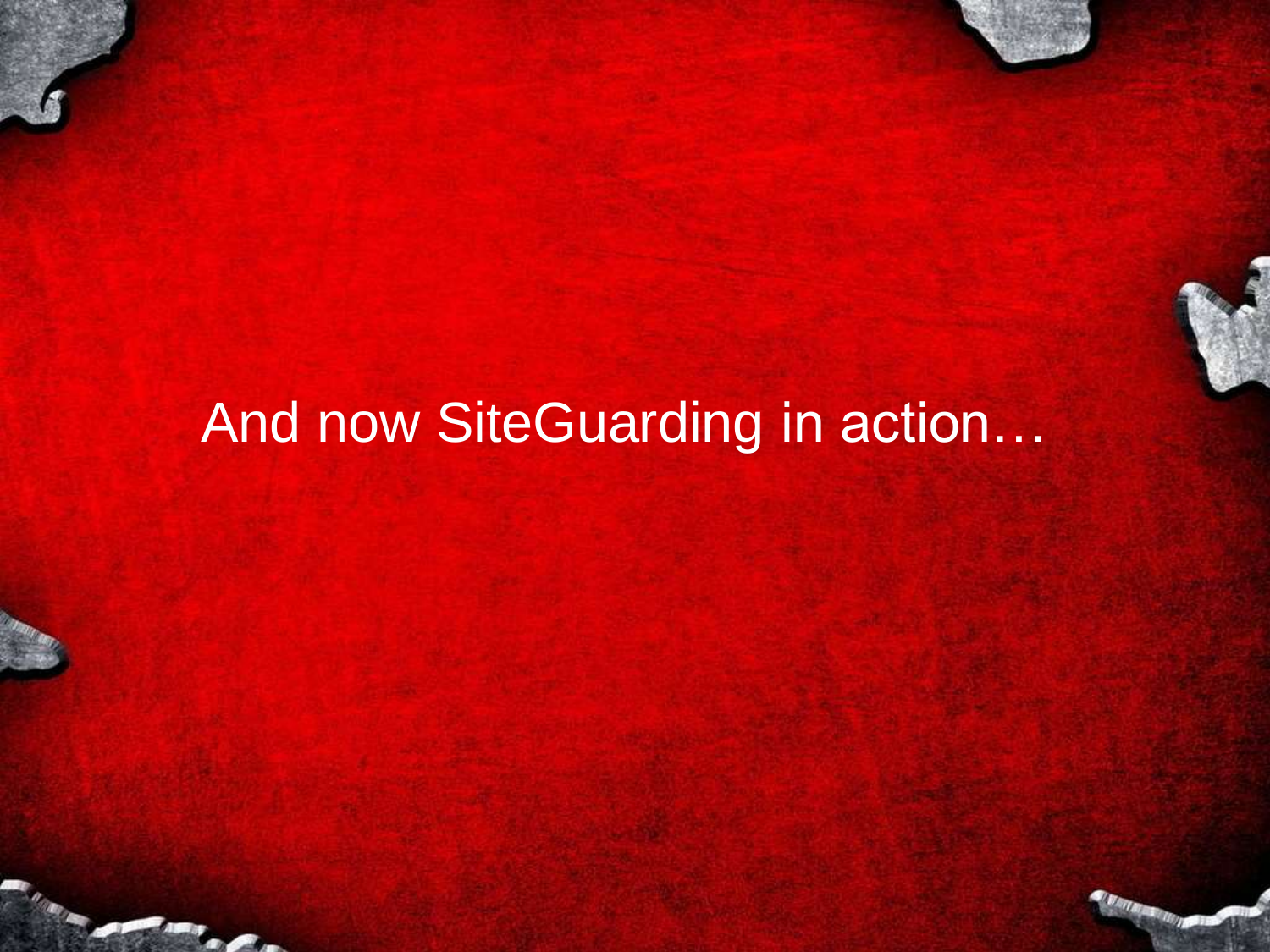# Thank you.

*MARK RIVER* 

### Christos Pashiardis [christos@egroup.com.cy](mailto:christos@egroup.com.cy)

Dmitry Baranov [ceo@siteguarding.com](mailto:ceo@siteguarding.com)



**The Company**